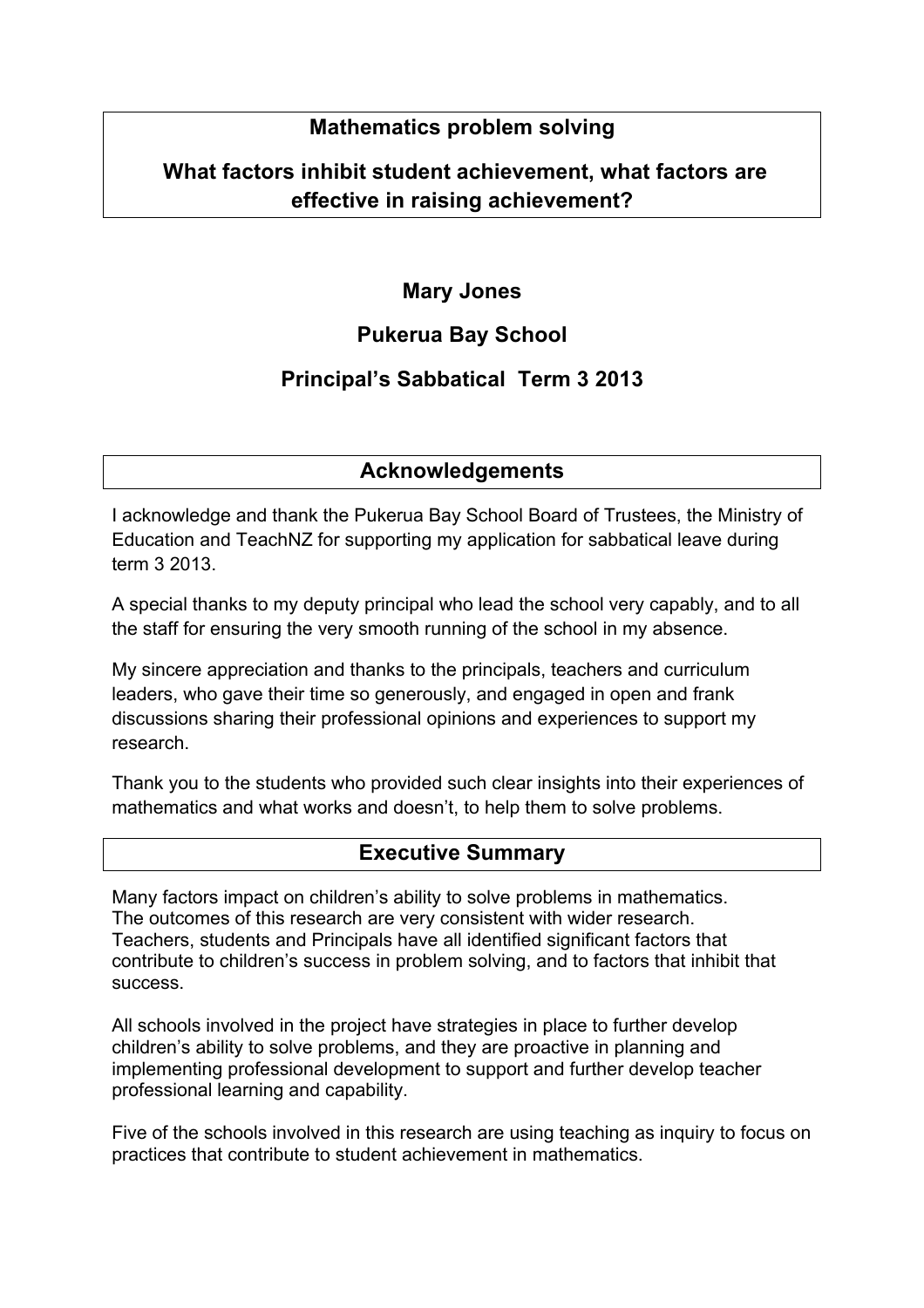The inclusion of student voice in this project is intended to provide relevant, perceptive, insightful, and at times, humorous messages for teachers and school leaders to consider. The children clearly seek to learn, to understand the relevance of mathematics to their world, and to develop their mathematical knowledge.

#### **Purpose**

To determine:- What are the factors that inhibit student achievement in mathematics problem solving? What teaching and learning strategies/factors are effective in raising achievement?

### **Rationale**

To carry out qualitative research, to gain insights from students, teachers and Principals to identify common themes, and potential solutions, to support students success in mathematics problem solving.

# **Background**

"Mathematics is the most international of all curriculum subjects, and mathematical understanding influences decision making an all areas of life, private, social and civil. (Effective Pedagogy in Mathematics P6)

Mathematics problem solving is an area of achievement that is critical for our students' future success. The ability to solve problems in mathematics in authentic and meaningful contexts, is a key focus and specific expectation, for children to achieve the National Standards in mathematics.

"While knowledge is critically important for mathematical understanding, its primary role is to facilitate the student's solving of problems and modelling of situations". (New Zealand Mathematics Standards P 10)

This research includes student voice to provide insights from student perspective that may further enable teachers and school leaders to "tailor education to the learner." (Ka Hikitia)

#### **Methodology**

- Undertaking relevant professional readings
- Interviewing Principals, and where appropriate school mathematics leaders
- Implementing student surveys
- implementing teacher surveys (survey monkey)
- Carrying out class problem solving activities with students, and engaging student voice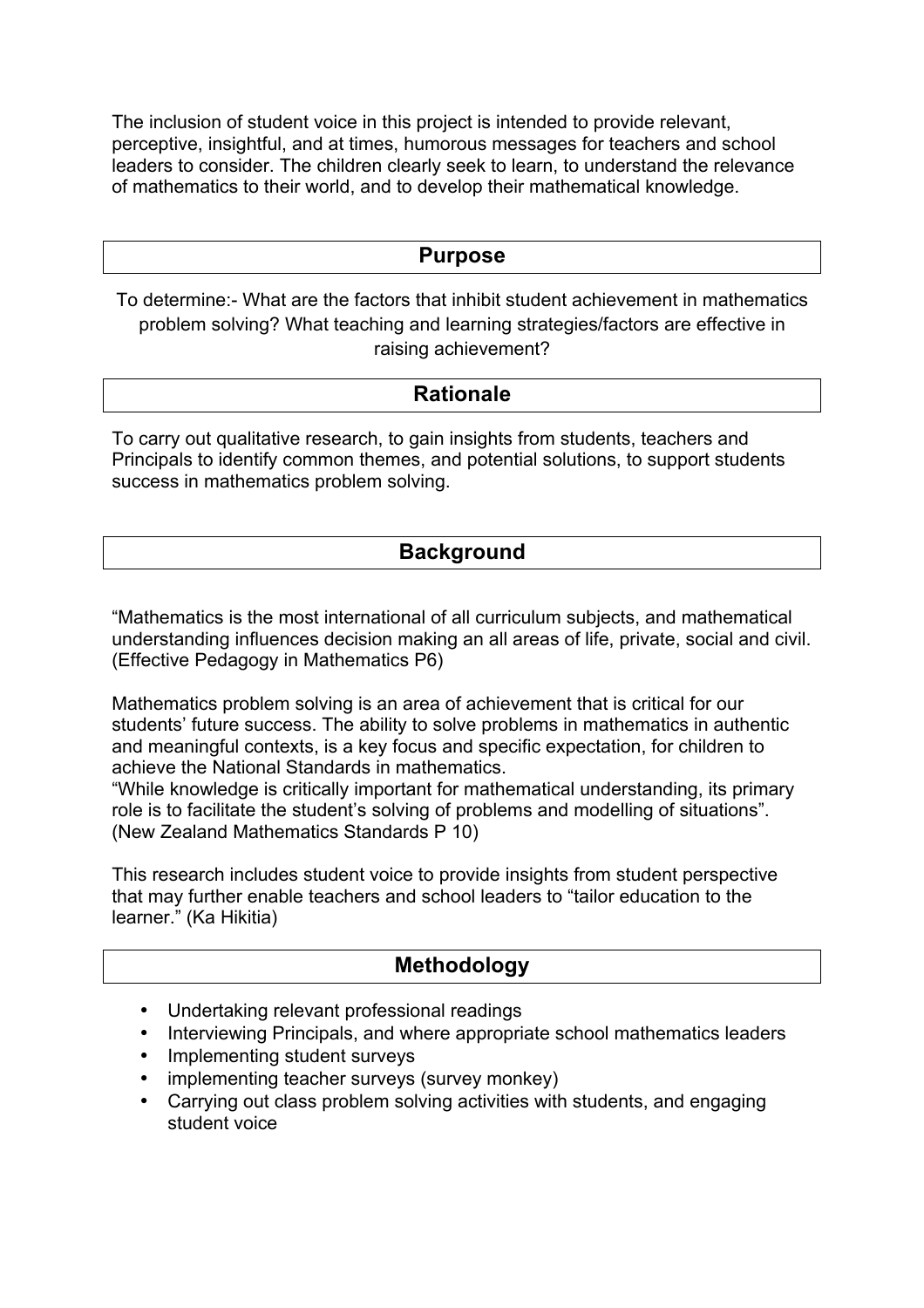Principals from seven schools, (four full Y1-8 primary schools, two Y1-6 primary schools and one Y7-13 school ) were interviewed for this research project, using a questionnaire consisting of eight questions designed to gather information in a structured way around the central purpose of the project. Not all Principals answered all questions, and in several cases Principals provided multiple responses to some questions.

The summarised trends and outcomes of these interviews provide valuable insights into the depth and scope of activities that schools are engaged in to support and develop children's problem solving, and to strengthen teachers' learning and capability.

# **Principals' Perspectives**

# **Question 1 How well do you consider children in your school are able to solve mathematics problems?**

- Most principals considered that children were demonstrating good to strong achievement in problem solving.
- Schools have pockets of very high achievement, with wide ranges in ability evident in most schools.
- Where problems involve the use of simple numbers and only one or two steps, the children achieve well.
- Where problems are simply stated and do not involve inference, children read and interpret problems well.
- Children who are achieving highly in mathematics problem solving, are likely to have correspondingly high achievement in literacy.
- Maori students are achieving within the usual achievement patterns for all students in the schools.

# **Question 2 Is this the same across all strands?**

- Students are developing their ability to apply problem solving strategies across strands.
- For many children there is a need for a very strong focus on number, therefore less time is spent on the other strands, and problem solving is not well developed.
- In one school, students demonstrate confidence in solving problems in geometry and statistics.
- 3 schools involved in this research are collecting and analysing data in problem solving across strands. The other schools indicated that this an area for further development and support.

#### **Question 3 Are there any strands or concepts that pose more or less difficulty than others?**

- Geometry
- Fractions at all levels proportions and ratios at senior level
- Converting decimals to percentages, to fractions
- Algebra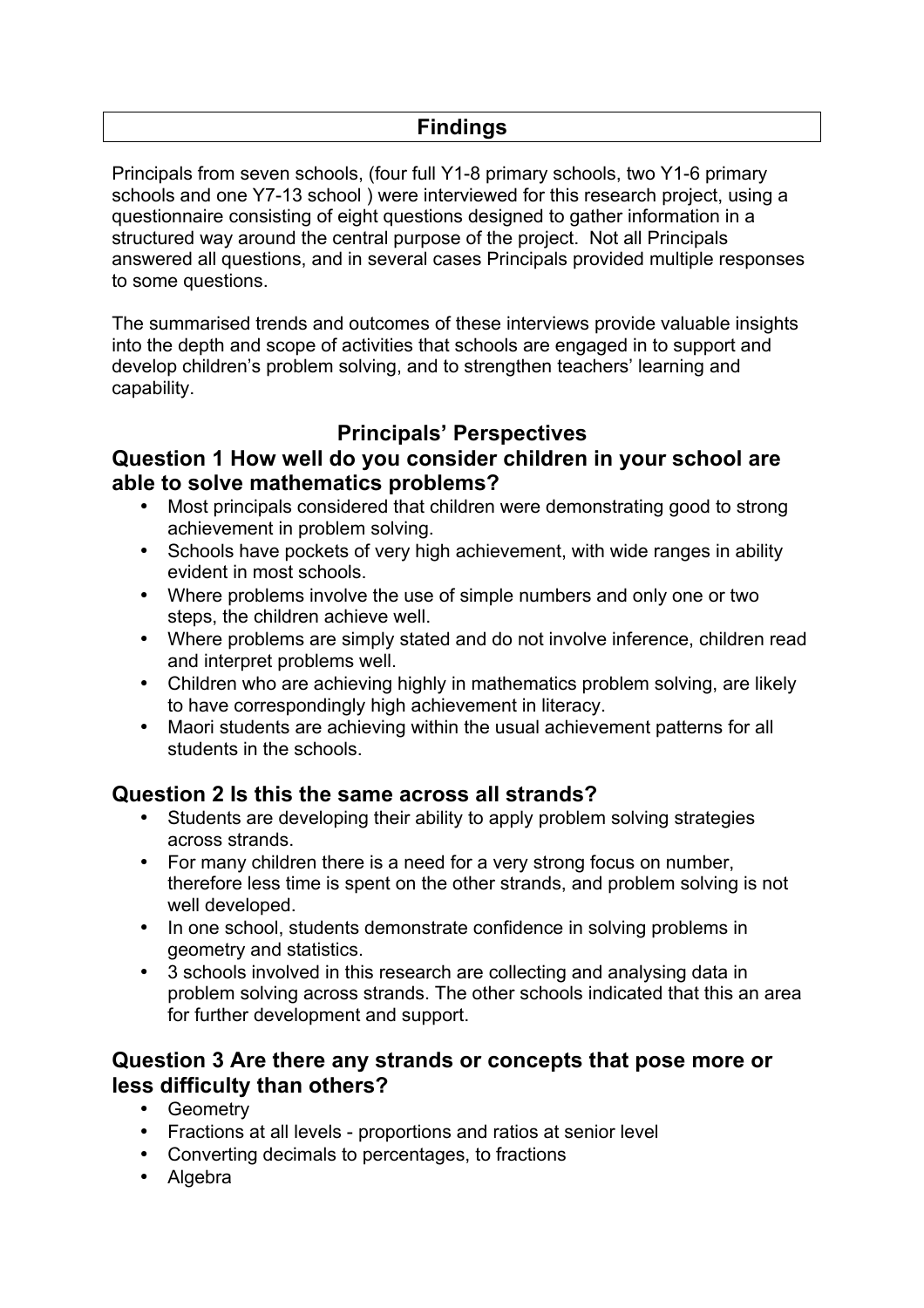- Using large numbers in all operations
- Understanding place value particularly with large numbers
- Application of problem solving in practical situations across the curriculum.

# **Question 4 What factors do you consider are contributing to children's success?**

- Excellent resourcing
- Children using materials in their problem solving
- All classes teaching problem solving
- Whole school teaching of the Numeracy Project.
- Maintaining focus on basic facts knowledge
- Analysis of assessment data to identify and provide support for target children.
- Ability groupings
- Cooperative grouping for problem solving
- Providing safe, supportive, compassionate environments encouraging risk taking, welcoming children's strategies, developing resilience, fostering a "can do" attitude.
- Maori and Pasifika students achieve best when using contexts, concepts and resources that reflect their cultural settings and utilise their prior experience.
- Introducing "Figure It Outs" in the reading programme, Y4 up, prior to using them in the mathematics programme to strengthen understanding and interpretation of problems.
- Staff meeting workshops focused on mathematics eg place value.
- Consistent NUMPA/GLOSS testing across the school.
- Quality teachers and quality teaching positive teacher attitudes.
- Focussing teaching on specific concepts.
- Involving parent community through information evenings, open mornings, maths week, fun challenges including parents, including maths games each week in the school newsletter, parent helper support in the programme.
- Sharing mathematics leadership having all levels of the school represented in the Mathematics curriculum team.
- **Question 5 What factors are inhibiting success?**
- Lack of accurate evaluation of children's prior knowledge of concepts prior to introducing new learning, eg time, measurement.
- Children's negative experience of mathematics impacts on their willingness to take risks, and many children have a negative perception of their overall ability to achieve in mathematics.
- Student disengagement, supported by a sense that it is socially acceptable not to be good at mathematics.
- Aspects of the Numeracy Project such as the perceived narrow focus, the lack of emphasis on problem solving, and the range of strategies – children find this particularly confusing.
- Teacher knowledge and confidence in problem solving.
- Lack of specific teaching of the language of mathematics used in problem solving, and the application of reading skills, particularly inference to enable children to interpret and understand questions.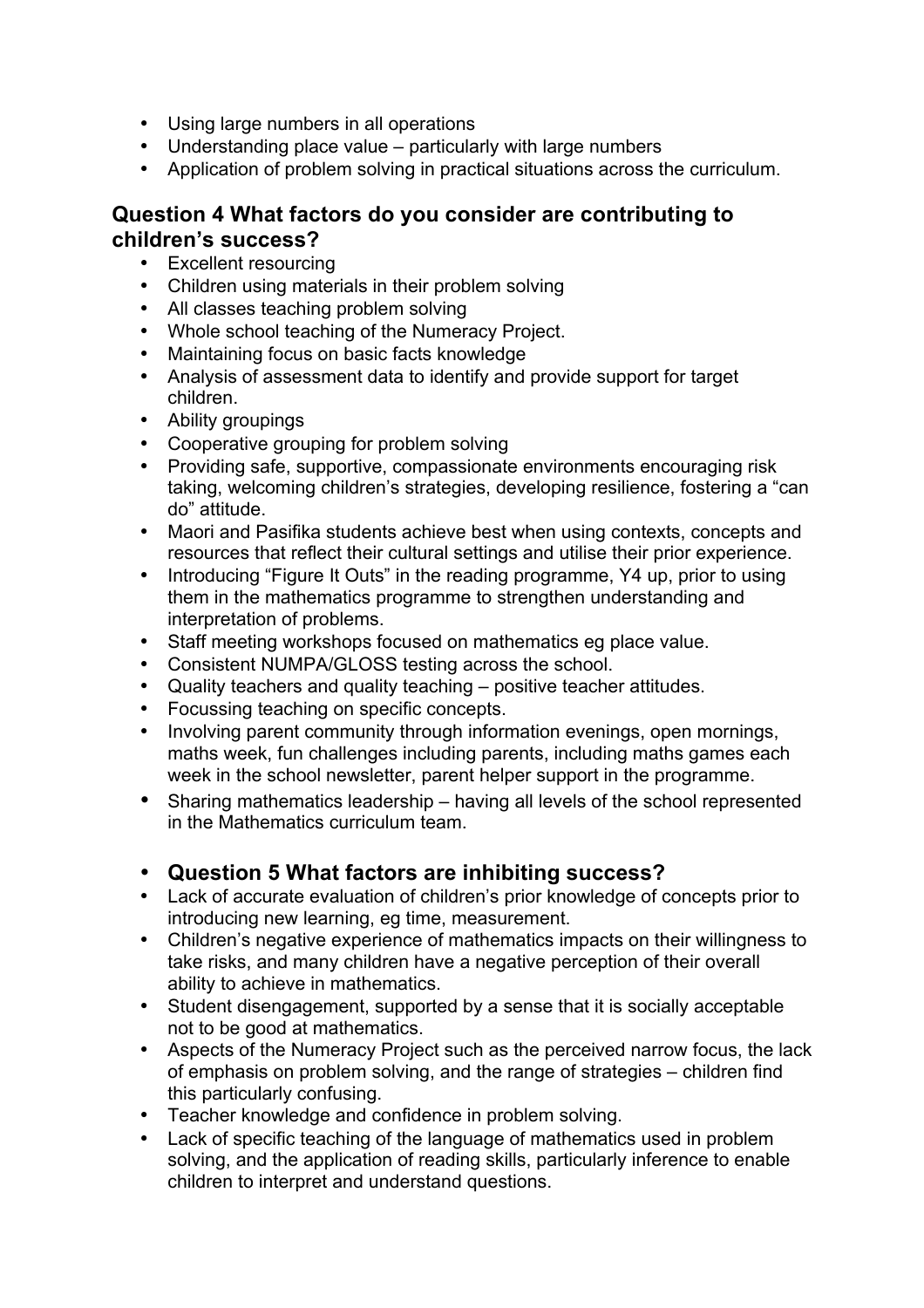- Lack of teaching of analytical tools and strategies to support children in developing logical thought and sequential processes.
- Teacher knowledge and capability in integrating mathematics across the curriculum, and in providing authentic problem solving contexts.

#### **Question 6 What strategies have teachers used that have raised achievement?**

- Having a strong learner focus, developing student voice through students selfevaluating their learning stage, and sharing their work with an authentic audience on class blogs.
- Having high expectations of students.
- Sharing learning intentions using modelling books to record concept lessons.
- Having a wide range of materials available for student use at any time in the programme.
- Daily problem solving in mathematics programmes.
- Using assessment to identify individual needs supporting and responding to these.
- Using ability groups
- Using Website tools and applications eg:- Sum dog Tutpup
- Focussing Teaching as inquiry on target children in mathematics.
- Providing challenges such as Otago Problem solving, Mathswell, ASB challenge, ICAS, Mathletics.

### **Question 7 Have you implemented any school-wide initiatives regarding problem solving?**

- Direct investment providing budgets to purchase resources
- School funded Mathletics
- In-school support involving all teachers, developing teacher practice, utilising teacher strengths – skilled teachers modelling concepts for other teachers/coaching supporting other colleagues- teachers released for observing and being observed, and reflection and discussions – identifying next professional practice steps.
- Call back days/staff workshops focussing on conceptual aspects of mathematics,
- Use of teaching as inquiry teachers carrying out research, identifying aspects of practice to develop, implementing changes and providing evidence of professional development and shifts in practice and achievement.
- School leadership articulating and establishing a common shared direction and purpose, heightening teachers' awareness and accountability for progress and achievement.
- Syndicate focus on mathematics achievement.
- Major teacher development over 2 years, to grow mathematical and pedagogical knowledge and understanding, using external facilitator to develop understanding of teacher performance, and provide individually targeted professional coaching to develop teaching practice.
- Linking mathematics in all strands across the curriculum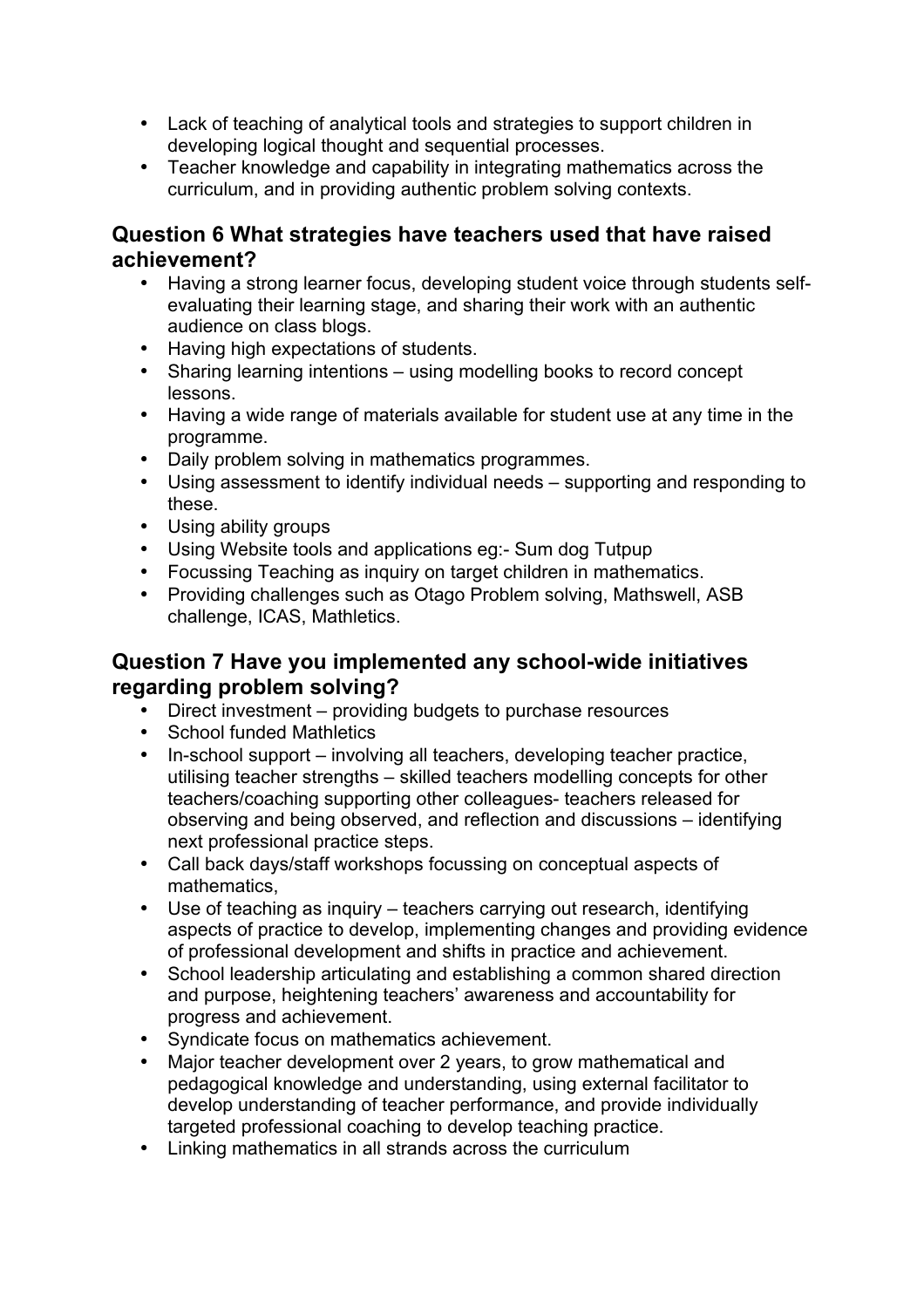- Strengthening teacher analysis, understanding and use of achievement information to support achievement.
- Using the SOLO Taxonomy to develop and evaluate children's levels of understanding in problem solving.
- Participation in ALIM to accelerate progress of children at risk

### **Question 8 How has this impacted on student problem solving and teacher programmes?**

- Children own their own learning learning is transformed skills and knowledge are a focus from NE onwards.
- Improvements are evident in all groups including Maori students.
- Teaching programmes closely incorporate the outcomes of assessment.
- Overall mathematics achievement and problem solving has been raised.
- Teacher practice and confidence in their efficacy has increased, and student achievement has been raised

# **Question 9 What challenges is your team currently exploring with problem solving?**

- Mentoring/coaching leaders developing collegiality, mutual support, professional feedback, principal and team leaders attend team meetings – observe teachers ideas/comments/ interview children to determine support and further development.
- Developing teacher capability building expertise within the teaching team.
- Moving locus of control developing children's ability to evaluate their own learning and articulate their next step.
- Developing professional development in problem solving within the professional cluster.
- Actively recruiting specialist teachers into the management team.<br>• Developing children's reading ability particularly the application of
- Developing children's reading ability, particularly the application of their reading skills to interpret and solve mathematics problems.

# **Teacher Perspectives**

Five mathematics lead teachers were interviewed, and teachers from a range of class levels from  $Y$  0 – 8, completed the following 8 question survey. These summarised outcomes, capture key themes from these activities.

### **Question1:- How well do you consider children in your class are able to solve problems?**

- Within a group with the teacher and /or adult they are quite successful.
- Children are "pretty good" at problem solving as long as they understand the question.
- They have good knowledge of strategies
- Generally very well, a small handful struggle to connect with the operation required to be used.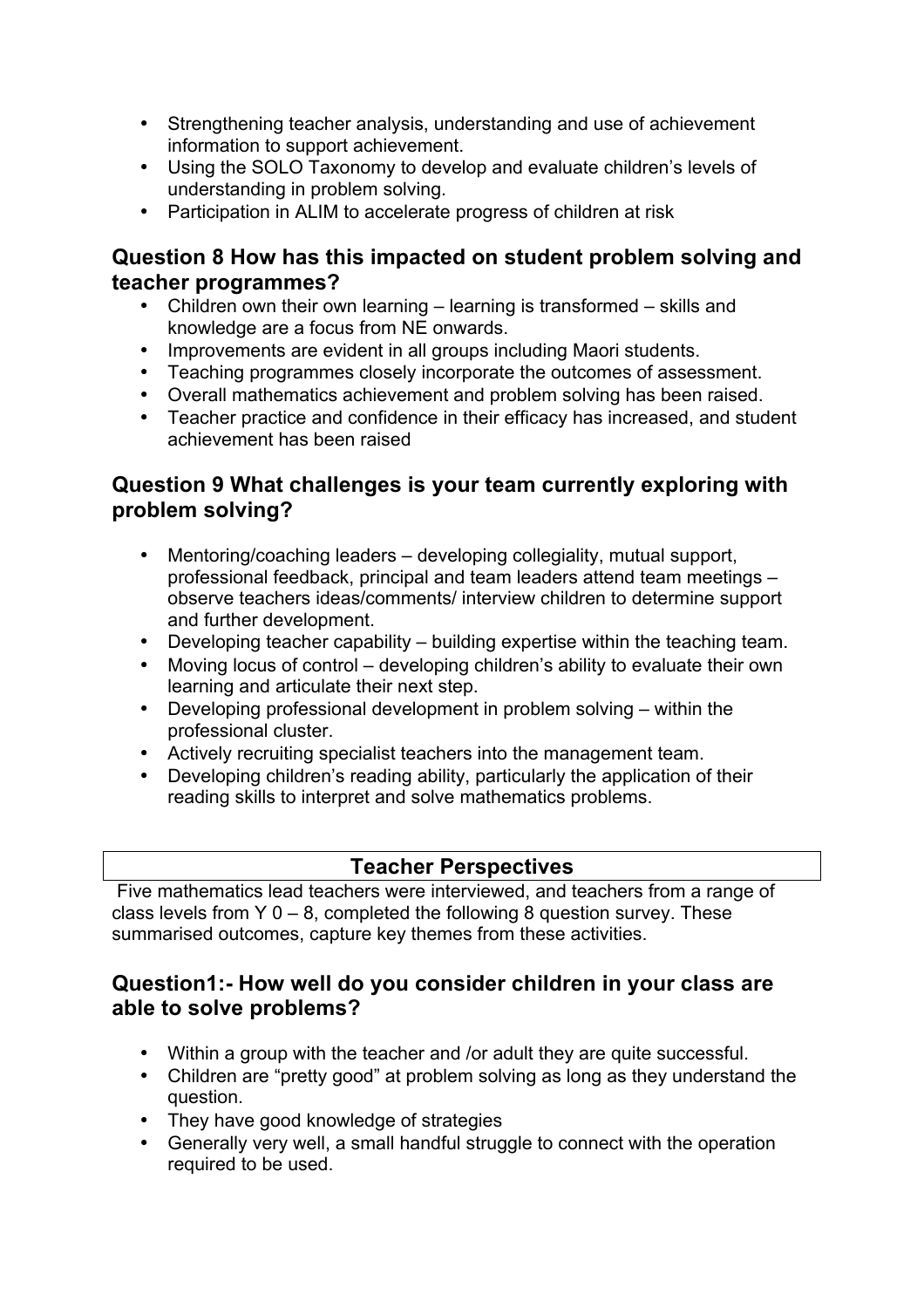- They are good at solving problems involving addition and subtraction and multiplication that involve numbers under 100, and that involve only one step.
- Some are more able to understand mathematical vocabulary involved than others.
- Average to below average
- Some are capable to their expected level, but most are below expected level
- There is a wide range of ability.

# **Question 2 What factors do you consider contribute to children's success in problem solving?**

- Being explicitly taught problem solving strategies such as "act it out", "make a list", using mathematical knowledge "guess and check", "draw a diagram" etc.
- Creating an environment where risk taking with learning is encouraged and celebrated – makes it okay for kids to try again if they don't get it right the first time, or to try a range of strategies.
- Integrating problem solving strategies as an ongoing part of classroom language – not just when you are "doing" problem solving.
- Good quality teaching.
- Teacher knowledge of concepts.
- Supporting children's cognitive ability, modelling and teaching them to be able to plan, to be systematic, logical and organised in their mathematical thinking.
- Providing rich relevant mathematical tasks applied to real life situations.<br>• Requilar exposure to a variety of types of problems
- Regular exposure to a variety of types of problems.
- Being confident in their ability to use a variety of strategies to solve problems.
- Previous successful experience in problem solving builds children's confidence and willingness to persevere to solve problems.
- Focussing on the process not the answer.
- Using resources and materials whenever needed.
- Having a solid base of number knowledge and mathematical thinking
- Being able to read, interpret and understand the problem, having a good understanding of mathematical language.

# **Question 3 What factors do you consider inhibit their success in problem solving?**

- Focusing on the answer not the process.
- Lack of materials and resources, and lack of children's experience in working with concrete materials to help understand and solve problems.
- Perceived value of one strategy over another, rather than confidence and knowledge in using a range of strategies.
- Programmes not providing enough time to allow students to think in depth when solving problems.
- Insufficient sharing/discussion to explore how different people have solved a problem.
- Teachers not teaching through a problem solving approach
- Insufficient teaching and exposure to mathematical language, to enable children to read and understand mathematical language used in problems.
- Previous negative experience of mathematics problem solving.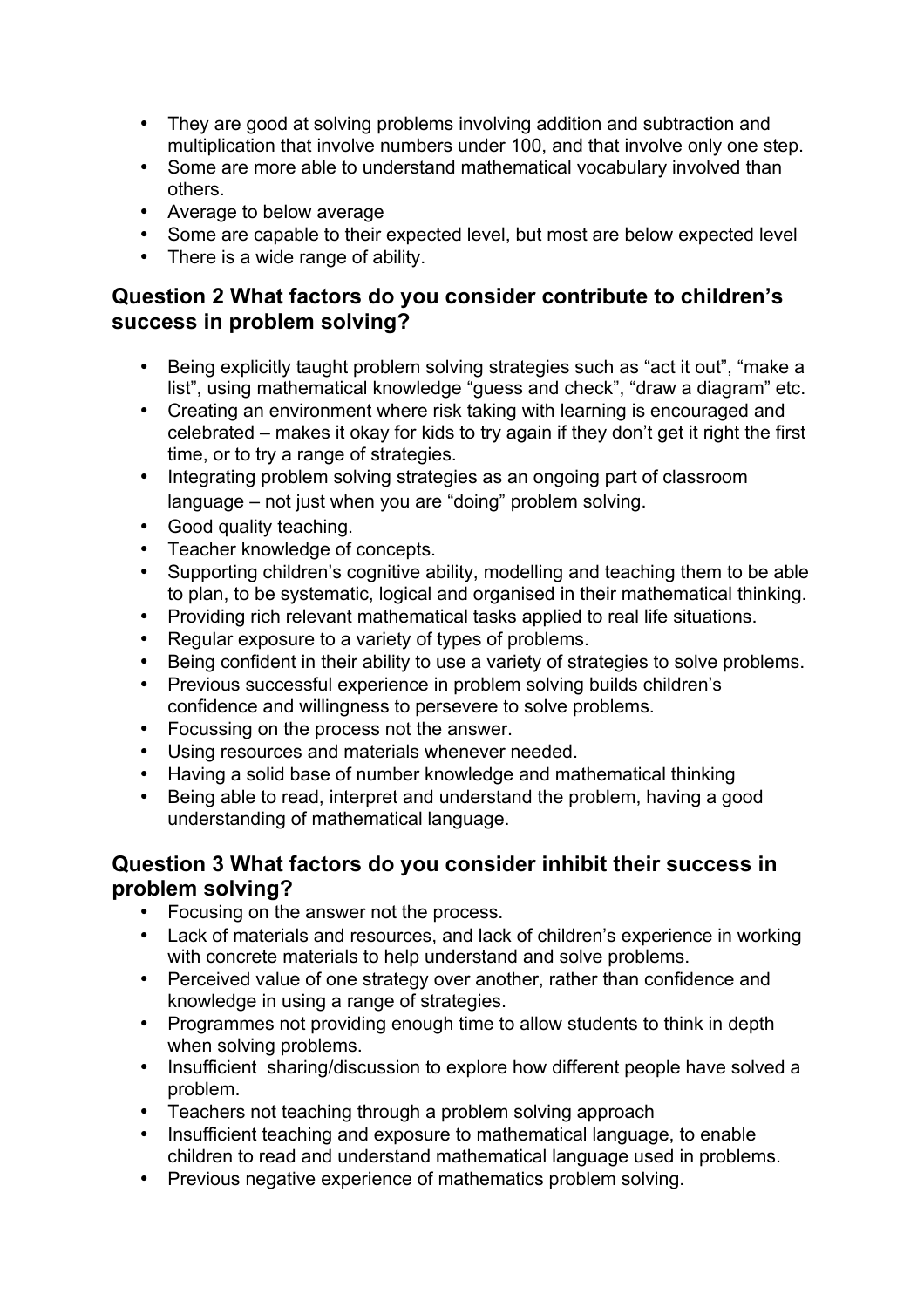- Lack of development of key competencies such as managing self and thinking skills, impacts on students' ability to be organised, to concentrate and keep on task, and to know where and how to start the problem solving process.
- Limited number knowledge

### **Question 4:- What factors have you used that have been successful in raising their confidence and success?**

- Actively teaching strategies for problem solving.
- Providing rich relevant mathematical tasks that the children can relate to, applied to real life situations.
- Having materials accessible all the time such as, activities, games, competition, ICT.
- Lots of talking through with students about how they have solved problems.
- Breaking down the task so that it is easier to understand and is in achievable chunks.
- Encouraging students to take risks "finding out where we went wrong so we can learn from it".
- Questioning students to prompt them towards finding a strategy or solution.
- Clear learning intentions, having clear success criteria that show the necessary steps to complete the task.
- Teacher modelling of new concepts and problem solving strategies, having modelling books available for student reference.
- Positive feedback and feed-forward
- Working with a buddy/learning/coaching another child becomes the teacher.
- Taking apart the wording of a problem, discussing it and looking for key words to help understand what is required to solve the problem.
- Specific teaching of the stages in problem solving.<br>• Discussion and working through problems in coope
- Discussion and working through problems in cooperative groupings.
- Focussing on thinking and working it out.

# **Question 5:- Are there any strands or concepts that you have noticed pose greater or lesser difficulty in problem solving?**

- Fractions is a major difficulty for most children
- Other areas of difficulty identified are:-, algebra at senior levels, decimals, proportions, percentages, measurement, place value – tenths, hundredths, thousandths.
- Problems that involve large numbers.
- Children experience difficulty in working in other mathematics strands if their base mathematical knowledge is weak.
- Children experience difficulty if the problems lack relevance and are not age and ability appropriate to them.
- Problems with multiple steps involving logical thinking
- Reading and understanding mathematical language used in the wording of problems.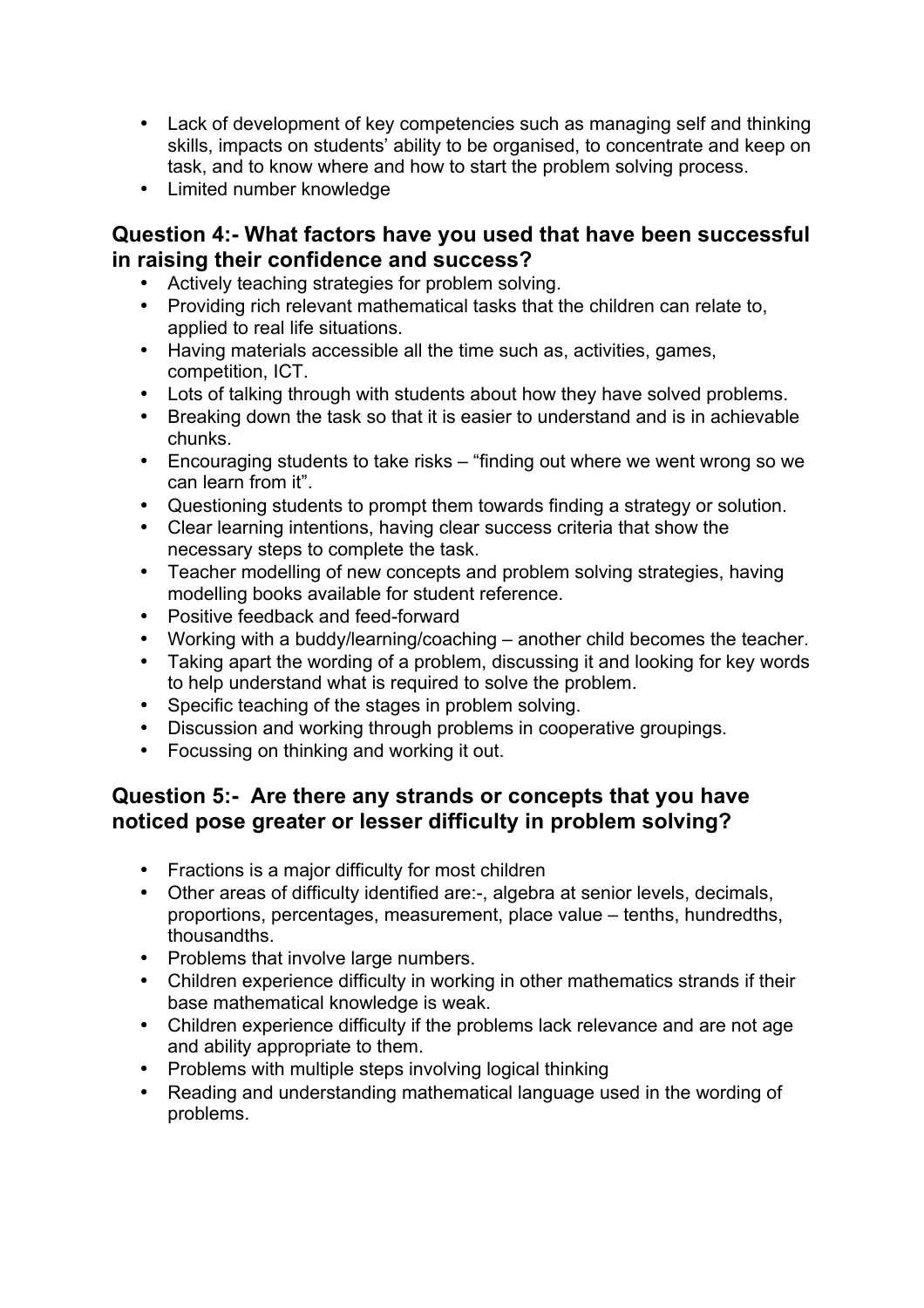# **Question 6:- For areas that pose difficulty, what reasons have you identified for this difficulty?**

- When faced with a problem involving fractions, many children don't know where to start, and don't like to take risks.
- Teacher knowledge and understanding of both fractions and algebra.
- Lack of previous experience in other strands, not enough teaching, practice, and exposure to other strands

### **Question 7 :- My students prefer to solve problems**

The children were presented with four choices of learning situation and were asked to indicate their preferences. The majority of students prefer to work with a buddy, their second preference was to work on their own. A smaller number of students prefer to work in the whole class situation. The least preferred option was to work in a group.

On their own 4 classes With a buddy 8 classes In a group 0 Whole class 2 classes

### **Question 8 :- Which situations have you noticed they experience greatest success and demonstrate the most confidence?**

The majority of teachers identified that children perform best when working with a buddy, with the second most successful situation being working in a group. One class identified that children experience the most confidence and success when working in the whole class situation. No teachers identified children working alone as a situation that generates success and confidence.

On their own With a buddy 8 classes In a group 4 classes Whole class 1 class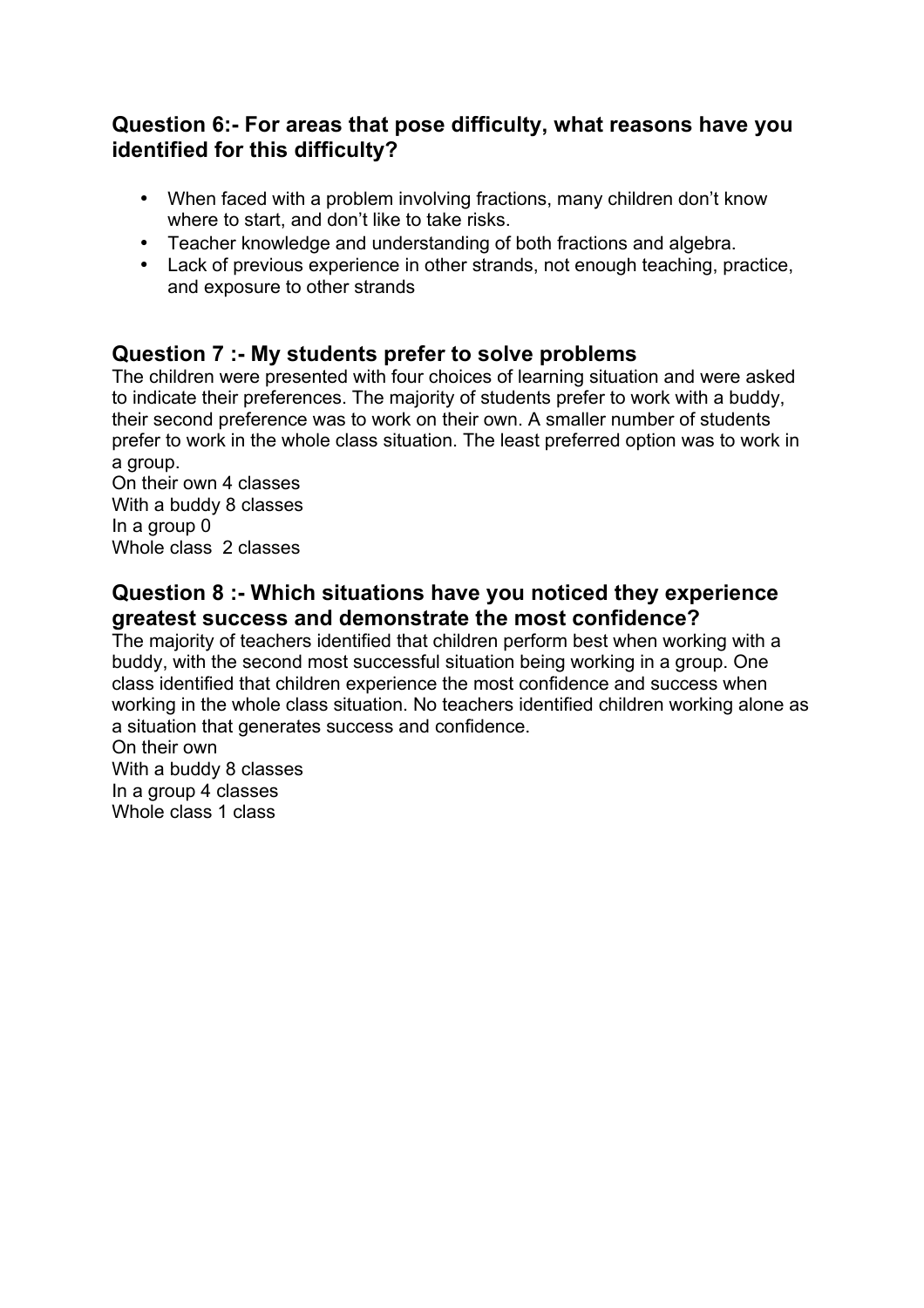# **Student Perspectives**

Nine classes provided feedback on a student survey, in some cases the survey was administered as a whole class oral activity, in others, as an individual student response. In many cases the students' actual wording has been retained for impact and insight.



### **1:- How good do you think you are at problem solving?**

Children were asked to consider their view of themselves as mathematics problem solvers and to place themselves thus on the continuum. This graph shows the results. It captures the wide range of ability that Principals and teachers described.

# **What problems do you find it easy to solve?**

- Problems that use numbers less than 100
- Real life problems that use the 4 operations with tidy numbers
- Problems that you can use basic facts with and timetables less than 10x.
- Algorithms, fractions, decimals, number patterns, shape patterns, time, money problems.

# **3:- Why are these problems easy for you?**

- The answers are small numbers.
- Because I am just adding on small numbers.
- Because all the problems are 20 and under.
- Because I am used to it, I am really good at it, I learnt them years ago and have used them for years, because I know them, Mathematics is just something I am good at.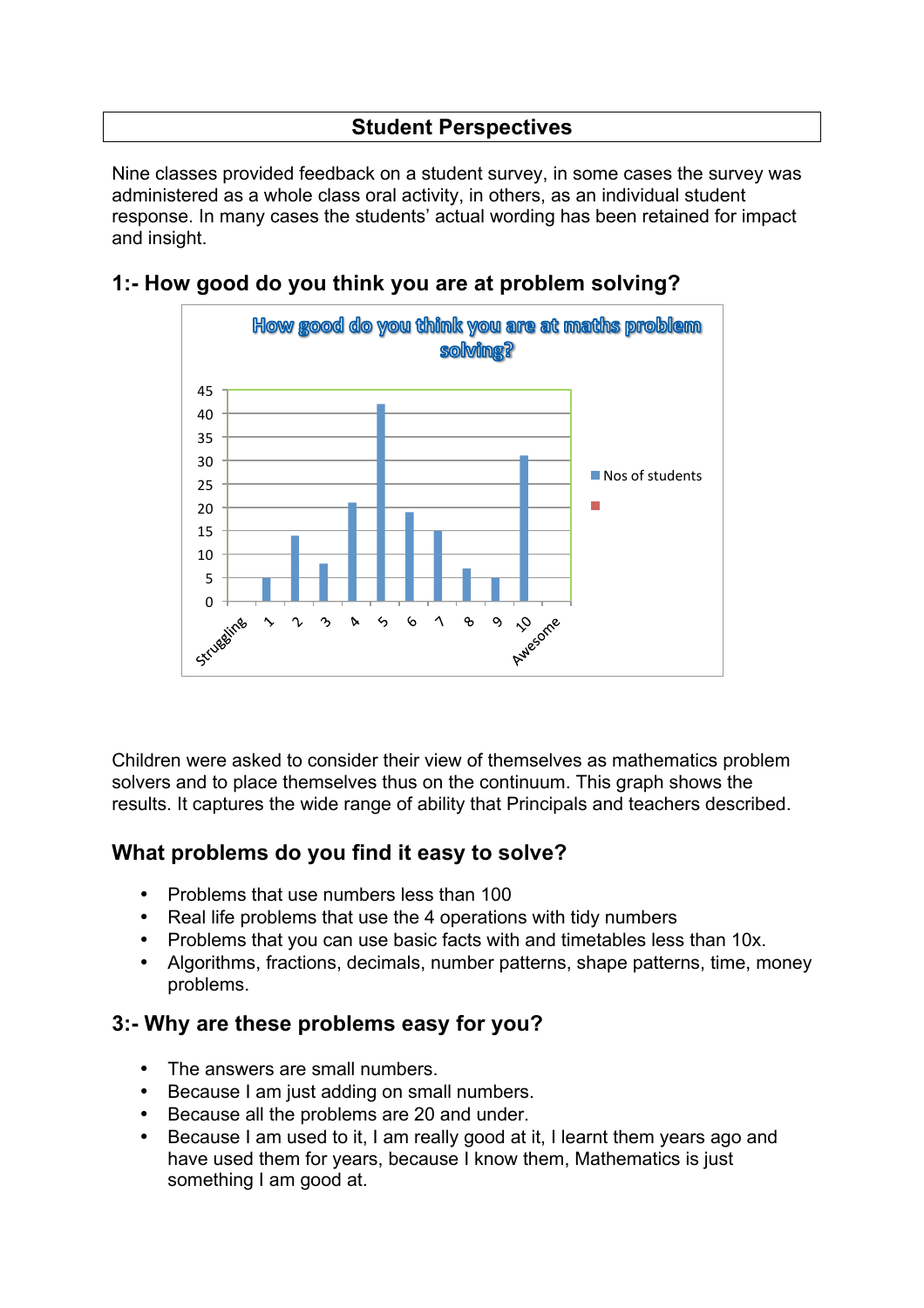- Because they are like pictures.
- We have good strategies like splitting numbers.
- Because we have practised them a lot.
- Using equipment is fun, I can use my fingers.
- Because I have been taught them well.

# **4:- What types of problems do you find hard to solve?**

- Problems with 2 digit numbers like 83
- Adding big numbers
- Place value
- Halves, quarters, fractions, division, multiplication, subtraction<br>• Big numbers over 100 20+100
- Big numbers over 100 20+100
- Large numbers 3647-2956, 7777 + 90
- Decimals
- Algebraic equations, numbers that are not tidy,
- Time. Money, Algebra, geometry, percentages
- Anything above 6x tables
- Expanding brackets
- Ones that I haven't been taught to understand easily.
- Most problems except very basic ones.

### **5:- What makes these problems hard for you?**

- Adding two big numbers and having to count them all.
- Adding ones to hundreds and tens.
- I don't know it much.
- What each means what is division, what are fractions?
- Multiple steps, keeping part of the number in your head.
- They use big words and numbers, I haven't been taught them.
- Not sure I just can't get my head around them.
- They are really complicated.
- I don't know how to do them. I'm not sure I just don't get it.
- The points, dashes and numbers.
- I wasn't taught how to do them.
- They just don't process in my brain.

#### **6:- What would make it easier for you to solve problems?**

- Having more group time to practise, more time to do them and learn them.
- If there were words in most equations.
- Teach it more!
- Using equipment, cubes, fingers, counters, abacus, counting on, games, mathletics, Sumdog, hundreds board, 10s frames, number lines.
- Improved vocabulary, having a tool box of strategies that work for me.
- Strategies, easy build up from simple to harder, splitting numbers, writing down the information.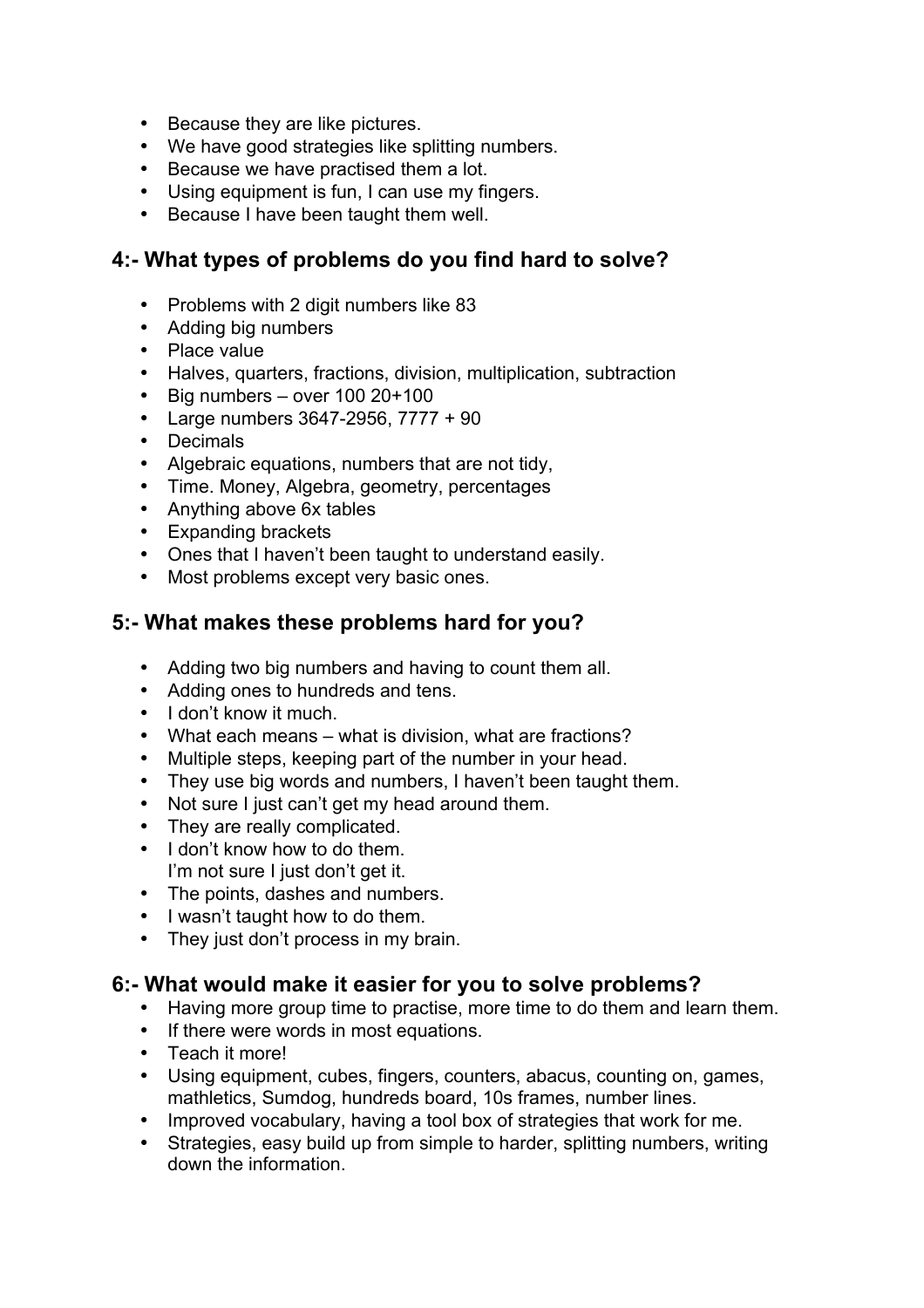- using paper, acting out the problem, visualising the problem, simple rules, simple numbers, working with a partner, doubling and halving,
- Drawing the answer rather than writing it.
- Being taught how to solve the problem, having it explained properly and privately.
- Working with someone.
- Work with the teacher.
- Finding strategies to do them.
- Ask for help when I am confused.
- Games help me learn.
- Not putting letters in algebra.
- Help!

#### **I am best at solving problems**

On my own 75 With a buddy 97 In a group 54 Whole class 41

#### **Summary and Links to Research:-**

The students, teachers, and Principals who have contributed to this research, have identified and described a wide range of factors that they have observed and experienced, that contribute to success in mathematical problem solving, and factors that can inhibit that success.

They have also described sound understanding and awareness of effective practice, and commitment to taking direct actions to investigate their practices. They have articulated an openness to incorporating further effective practice that is well supported by research, as being likely to promote student confidence, learning and achievement in mathematics.

The ten principles of effective pedagogy described in the publication "Effective Pedagogy in Mathematics" are well represented in the responses from teachers students and Principals. The responses show clearly that a wide range of interrelated factors contribute to effective practice, and that teachers and Principals are very aware of the factors that impact positively on student motivation, knowledge, confidence and ability in mathematics, and they consciously strive to incorporate these into their practice.

The goals of "Ka Hikitia – Managing for Success" and Ka Hikitia Accelerating Success" are evident in the outomes of this project – namely:-

"Maori learners working with others to determine successful learning and education pathways". "Collaborating and co-constructing". "Ako describes a teaching and learning relationship where the educator is also learning from the student in a two way process".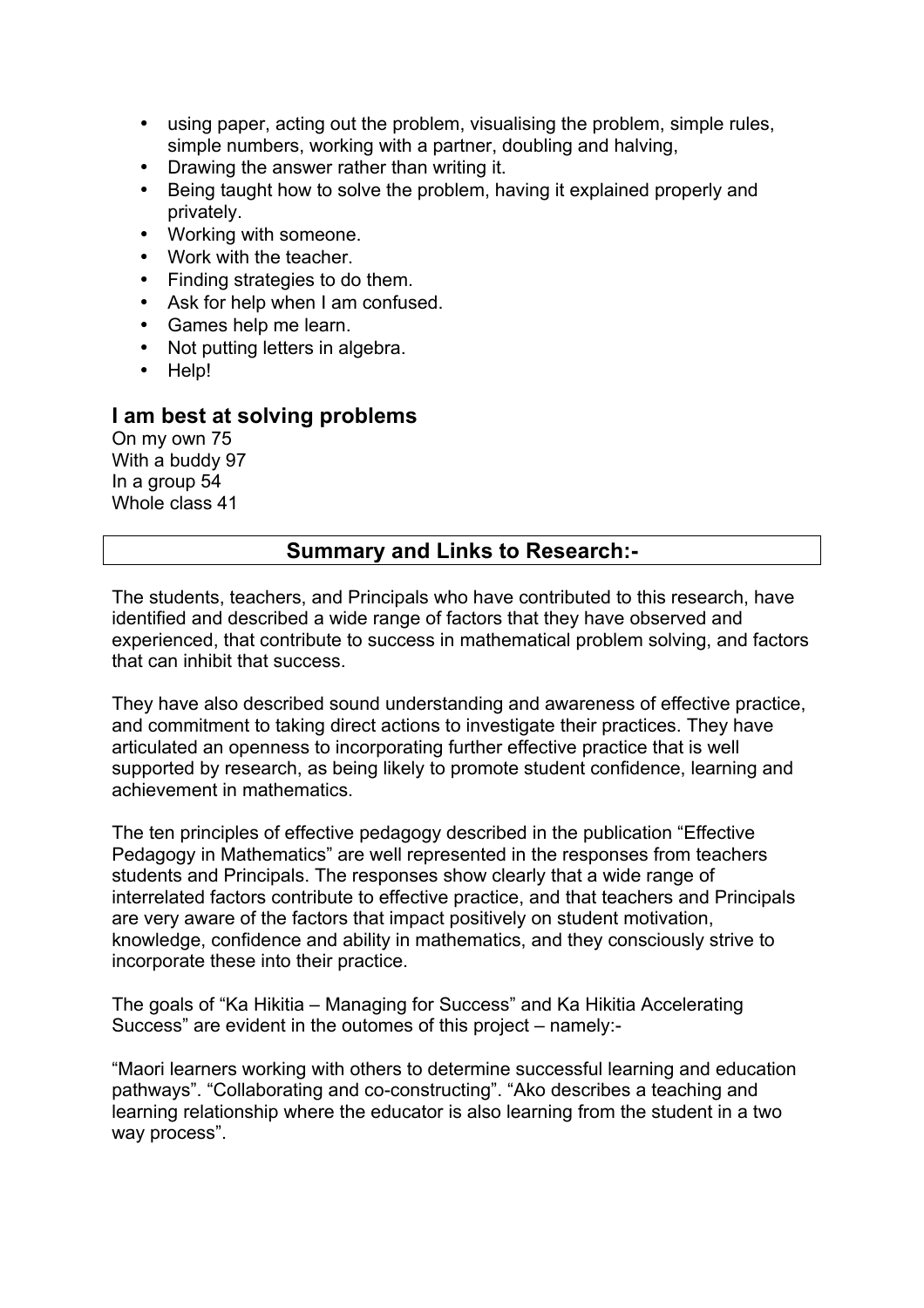"Evidence shows that effective teaching and learning depends on the relationship between the teacher and the student, and the active engagement and motivation of the student by the teacher".

"Effective teaching practices require learning contexts that are meaningful for the learner, accurate assessment and responsive feedback that supports further learning".

"Maori learners gaining universal skills and knowledge needed to successfully participate in and contribute to Aotearoa New Zealand and the world".

#### **Key Themes from the schools involved in the research:-**

It is evident that children do experience difficulty in reading and interpreting mathematics problems, particularly where information is inferred. They further experience difficulty thinking logically and systematically to solve the problem – the children's statements capture this with considerable clarity.

The explicit teaching of the key competencies of thinking – particularly logical thinking, and language symbols and texts, directly related to mathematics may support the children to fully understand and process the ideas and concepts in the problems presented.

All teachers interviewed use cooperative groupings and these are valued by the children and are very effective in supporting their learning. "Such arrangements can often provide the emotional and practical support that students need to clarify the task and identify possible ways forward". (Effective Pedagogy in Mathematics).

However, teachers have identified that students are not achieving at their best when working alone, this is in contrast to a large number of children who indicated that they consider that they do achieve best when working alone. The children have indicated that they need more time to practise ideas and concepts. This aspect of effective pedagogy is referred to in "Effective Pedagogy in Mathematics ", under the principle "Arranging for Learning". "Effective teachers provide students with opportunities to work both independently and collaboratively to make sense of ideas". "Teachers should ensure that all students are given the opportunity to think and work quietly by themselves where they are not required to process the varied and sometimes conflicting perspectives of others".

It is also clear from the responses that children are not confident in solving problems in strands other than number, and they overwhelmingly indicate that they experience difficulty where problems involve the use of large numbers. This is consistent with our experience at Pukerua Bay School. The children are very aware of their inability to manage these tasks – they have the solution – they seek to be explicitly taught – they seek to learn and they know that they don't know.

Teachers and Principals have indicated in their responses that there is a need to support teachers in developing their professional learning and capability. This is a goal in Ka Hikitia " Investing in people and local solutions, communities or networks of provision". It is further described in "Effective Pedagogy in Mathematics". "Only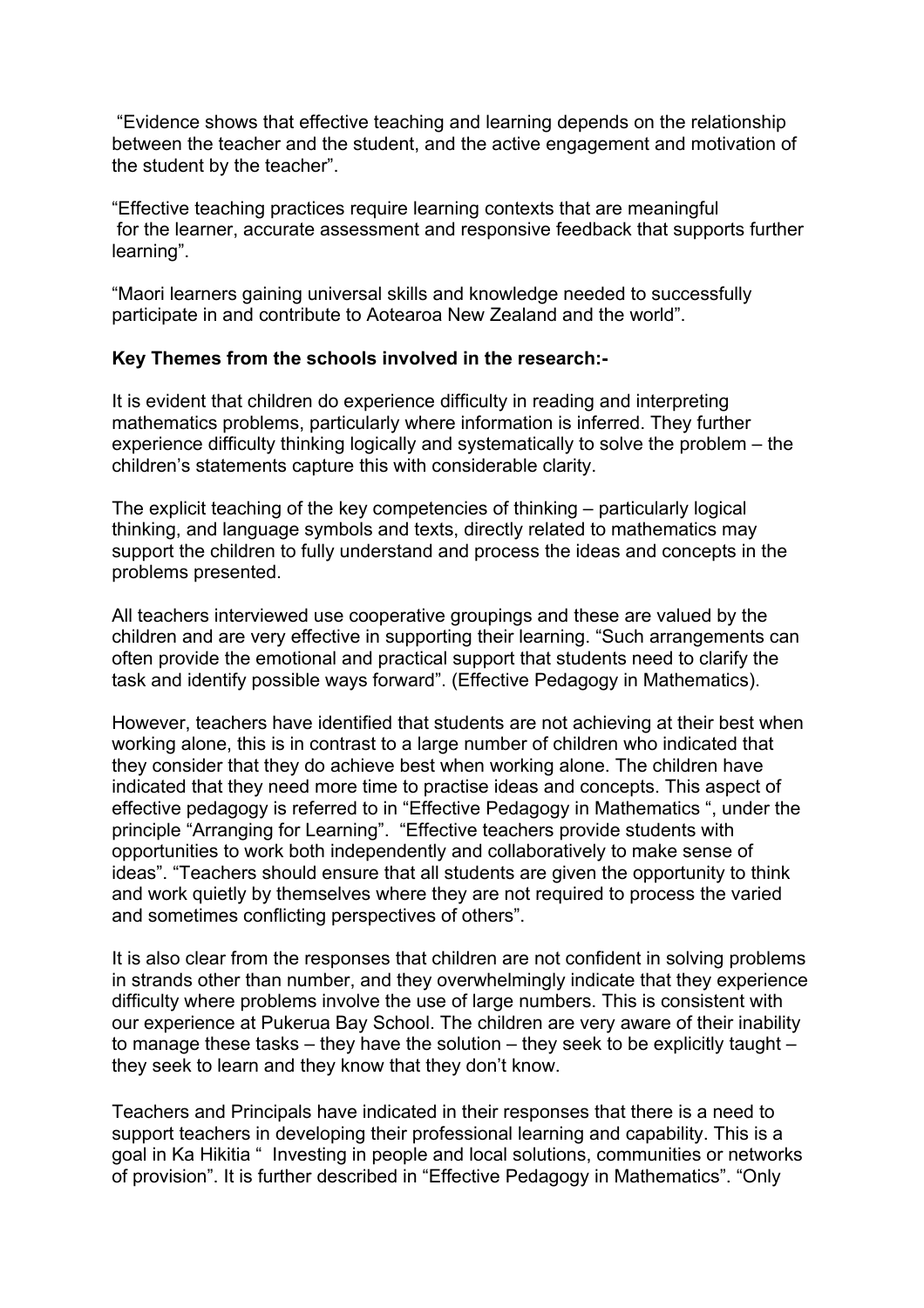with substantial content and pedagogical content knowledge, can teachers assist students in developing mathematically grounded understandings". "While teachers can learn a great deal by working together with a group of supportive mathematics colleagues, professional development initiatives are often a necessary catalyst for major change".

It is clear that teachers and Principals are aware of factors that contribute to success for students, and they are committed to developing mathematical skill knowledge and understanding for every student, as well as fostering a joy and appreciation of the contribution that mathematics makes to everyday life.

"When students have opportunities to apply mathematics in everyday contexts, they learn about its value to society and its contribution to other areas of knowledge, and they come to view mathematics as part of their own histories and lives". (Effective Pedagogy in Mathematics")

**Conclusion:-** Children's ability to effectively solve mathematical problems across the curriculum in rich authentic contexts and for real purposes, underpins their future success in all aspects of their lives. Supporting teachers and school leaders in actively exploring, identifying and addressing factors that are inhibiting children's success, will ensure children's future success and enable them to develop confidence, joy and competence in this critical learning area.

It is hoped that this report provides insights to stimulate dialogue and research within schools.